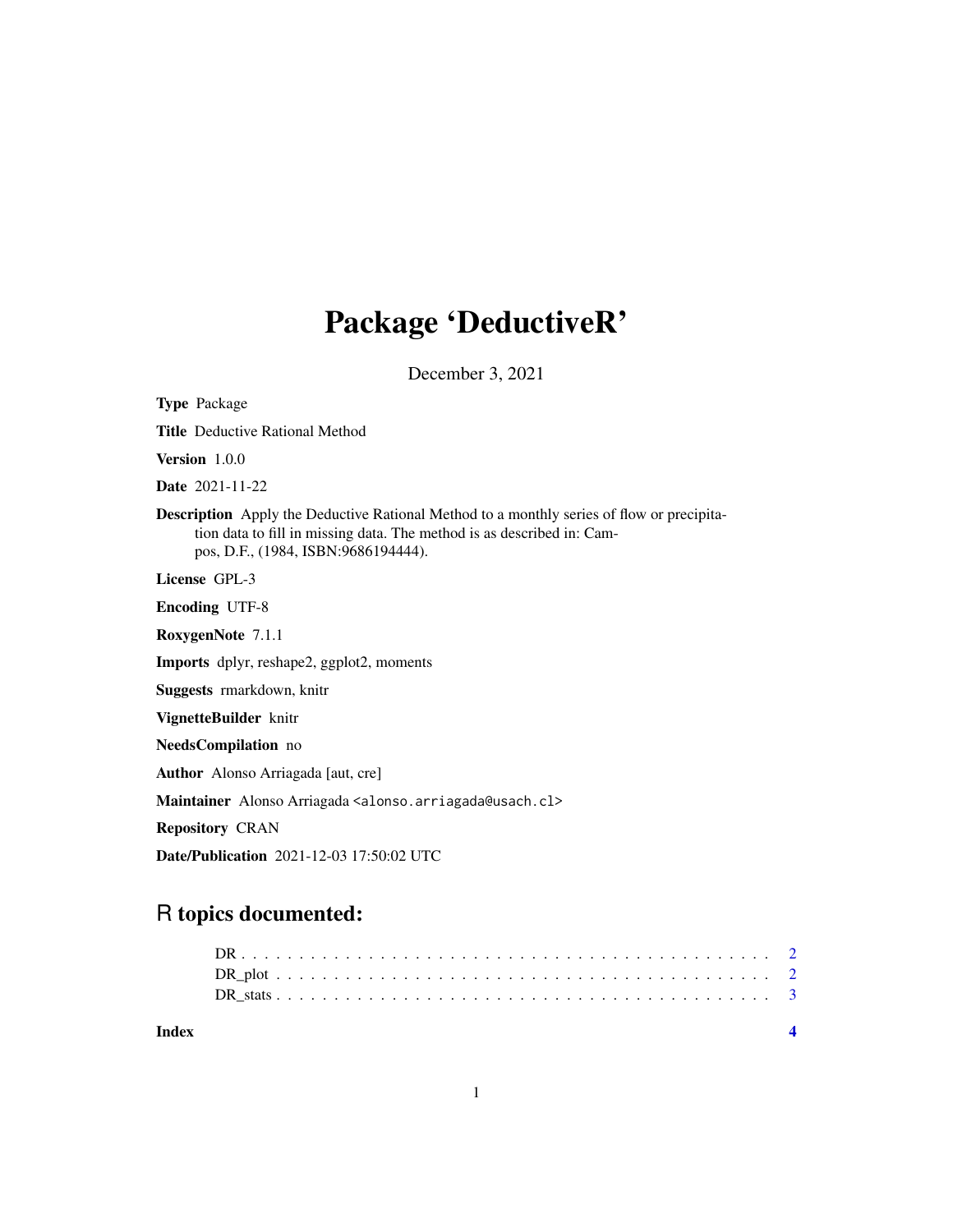<span id="page-1-0"></span>DR *Apply the Deductive Rational Method to a monthly series of flow or precipitation data to fill in missing data.*

#### Description

Apply the Deductive Rational Method to a monthly series of flow or precipitation data to fill in missing data.

#### Usage

DR(data)

#### Arguments

data data frame with columns: date - year - month - day - station (Type date and numeric the rest)

#### Value

DR\_final: data frame with monthly values that result from the application of the Deductive Rational Method

DR\_plot *Plot the result from the application of the Deductive Rational Method*

#### Description

Plot the result from the application of the Deductive Rational Method

#### Usage

DR\_plot(dr)

#### Arguments

dr data frame from DR function

#### Value

None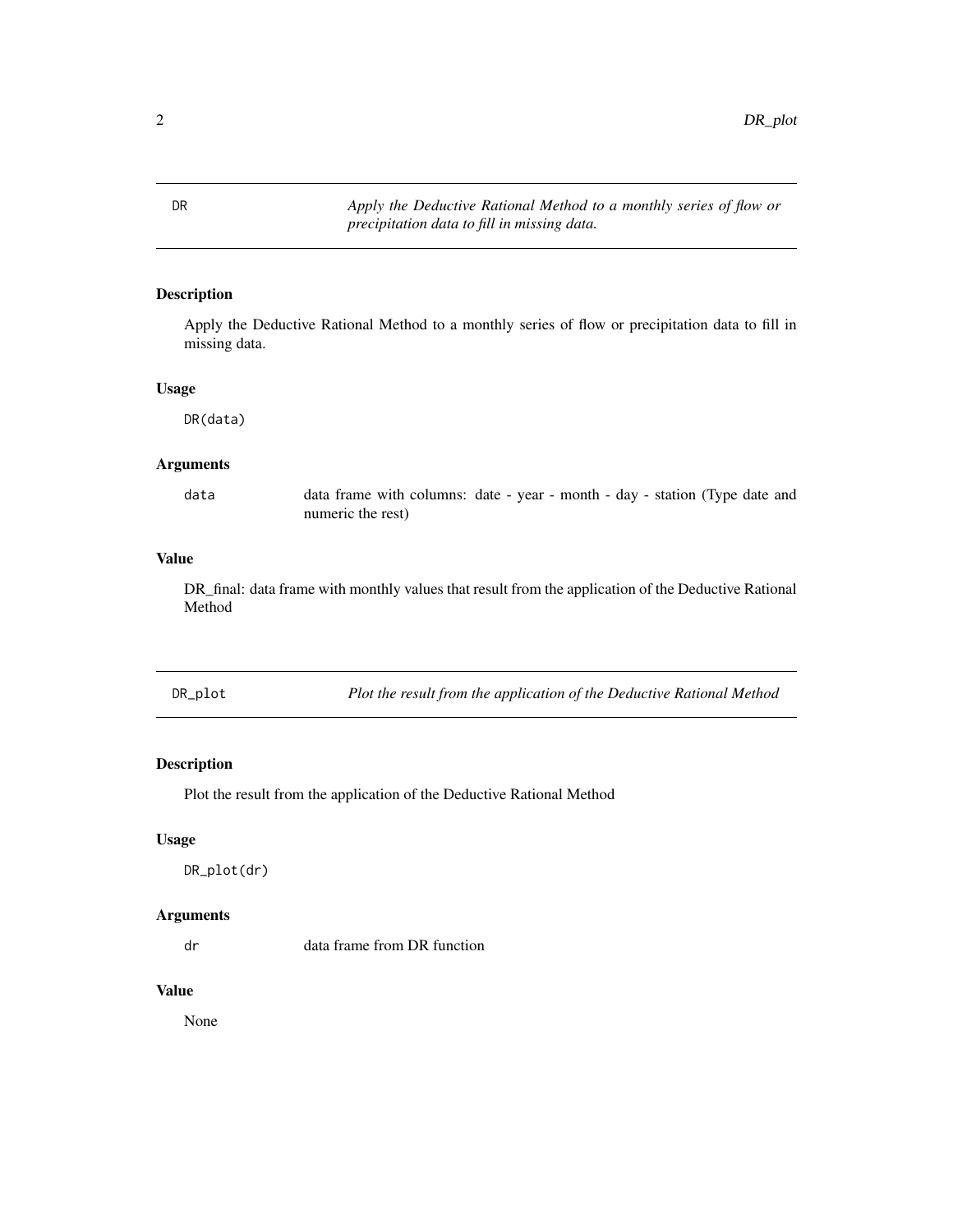<span id="page-2-0"></span>

#### Description

Statistics for the result from the application of the Deductive Rational Method

#### Usage

DR\_stats(dr)

#### Arguments

dr data frame from DR function

#### Value

data\_long\_month: data frame with statistical summary of monthly value that result from the application of the Deductive Rational Method